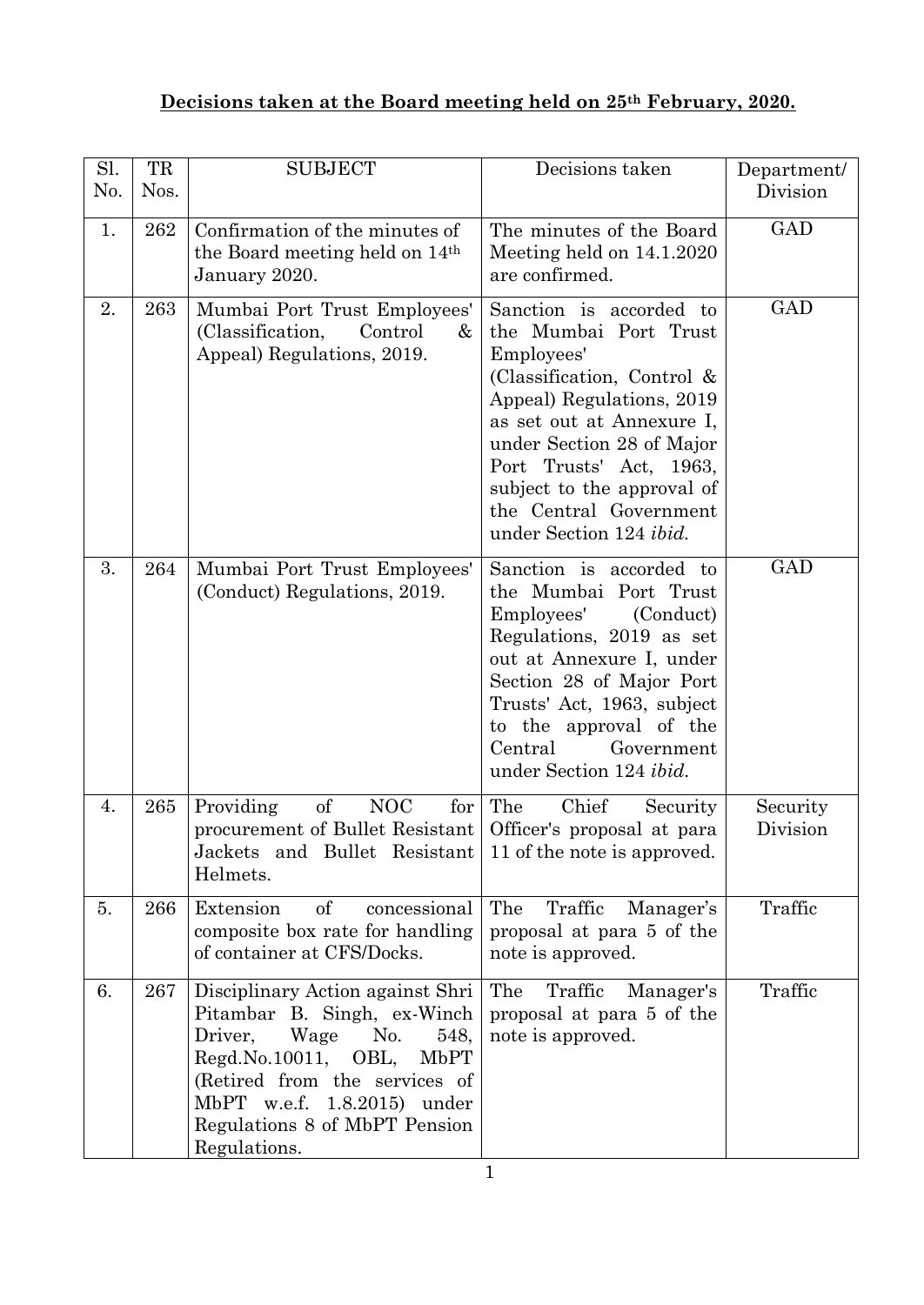| Sl.<br>No. | TR<br>Nos. | <b>SUBJECT</b>                                                                                                                                                                                                                                                                                                                | Decisions taken                                                                                                                                                                                       | Department/<br>Division |
|------------|------------|-------------------------------------------------------------------------------------------------------------------------------------------------------------------------------------------------------------------------------------------------------------------------------------------------------------------------------|-------------------------------------------------------------------------------------------------------------------------------------------------------------------------------------------------------|-------------------------|
| 7.         | 268        | of<br>Consideration<br>Valuation<br>Report for fixation of SOR and<br>Fair Market Value based on<br>valuation approved by the Land<br>Allotment Committee in respect<br>of Mahim Bunder at Mahim.                                                                                                                             | The<br>Estate<br>Manager's<br>proposal at para 8 of the<br>note is approved.                                                                                                                          | Estate<br>Division      |
| 8.         | 269        | Consideration<br>Valuation<br>of<br>Report for fixation of SOR and<br>Fair Market Value based on<br>valuation approved by the Land<br>Allotment Committee in respect<br>let<br>of plot<br>out to<br><b>State</b><br>Corporation of India<br>(STC)<br>bearing C.S. No.1187 of Fort<br>Division, Mazagaon, Mumbai –<br>400 010. | The<br>Estate<br>Manager's<br>proposal at para 10 of the<br>note is approved.                                                                                                                         | Estate<br>Division      |
| 9.         | 270        | Infrastructure upgradation of<br>the existing Ballard Pier Berths<br>BPS/BPX.                                                                                                                                                                                                                                                 | Chief<br>The<br>Engineer's<br>proposal at para 4 of the<br>note is approved.                                                                                                                          | Civil                   |
| 10.        | 271        | CRZ mapping of Marina site<br>through IRS, Chennai.                                                                                                                                                                                                                                                                           | The<br>Chief<br>Engineer's<br>proposal at para 7 of the<br>note<br>read<br>with<br>two<br>mentioned<br>projects<br>in<br>para 11 of the Reference<br>No. 10<br>of<br>Item<br>the<br>Agenda, approved. | Civil                   |
| 11.        | 272        | Damage caused to the JD5<br>trestle by Barge A.M Avirat on<br>5.7.2019. - Approval to carry out<br>repairs under Deposit work.                                                                                                                                                                                                | Chief<br>The<br>Engineer's<br>proposal at para 6 of the<br>note is approved.                                                                                                                          | Civil                   |
| 12.        | 273        | Tender<br>No.<br>E-72/2019<br>Retrofitting of existing Foot<br>Bridge (FOB)<br>Over<br>between<br>Nadkarni Park and Wadala<br>Railway Station, Wadala.                                                                                                                                                                        | Chief<br>Engineer's<br>The<br>proposal at para 10 of the<br>note is approved.                                                                                                                         | Civil                   |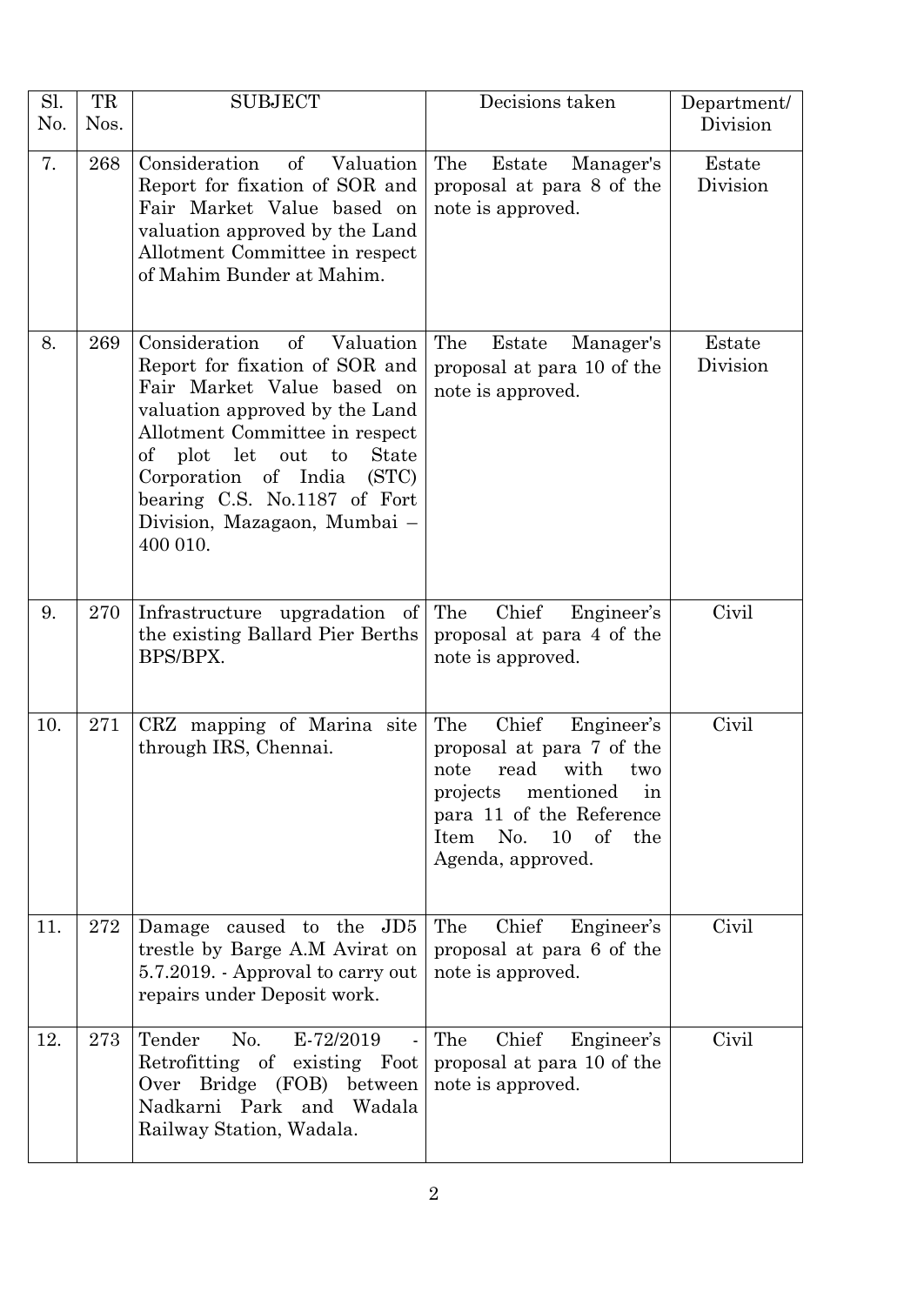| Sl.<br>No. | TR<br>Nos. | <b>SUBJECT</b>                                                                                                                                                                                              | Decisions taken                                                                                                                                                                                                                                                                                                                                                              | Department/<br>Division |
|------------|------------|-------------------------------------------------------------------------------------------------------------------------------------------------------------------------------------------------------------|------------------------------------------------------------------------------------------------------------------------------------------------------------------------------------------------------------------------------------------------------------------------------------------------------------------------------------------------------------------------------|-------------------------|
|            |            |                                                                                                                                                                                                             |                                                                                                                                                                                                                                                                                                                                                                              |                         |
| 13.        | 274        | over of premises<br>Handing<br>bearing lease of Jethas G-125,<br>126, 128 & 129 at Cotton Depot,<br>of<br>Central<br>MSR<br>Estate<br>Corporation<br>Warehousing<br>(CWC)<br>Billing<br>Code<br>No.10301624 | Approval is accorded -<br>the<br>(i)<br>to<br>Estate<br>Manager's proposal<br>at para 10 of the<br>note; and<br>(ii) if these premises are<br>not included in the<br>revised development<br>plan of the Port, it<br>may be added in the<br>list of 12 vacant plots<br>that have<br>been<br>identified<br>and<br>approved by<br>the<br>Board for leasing on<br>upfront basis. | Estate<br>Division      |
| 14.        | 275        | Hiring of two Mooring Launches<br>for five years & extendable for<br>further two years.                                                                                                                     | The Dy. Conservator's<br>proposal at para 7 of the<br>note is approved.                                                                                                                                                                                                                                                                                                      | Marine                  |
| 15.        | 276        | Tender<br>No.<br>E.10A/2017:<br>Modernization<br>of existing<br>Mumbai International Cruise<br>Terminal (MICT) at<br>Indira<br>Dock, Mumbai.<br>Extension in Time Period.                                   | The<br>Chief Engineer's<br>proposal at para 4 of the<br>note is approved.                                                                                                                                                                                                                                                                                                    | Civil                   |
| 16.        | 277        | Development of Kanhoji Angre   Approval is accorded to<br>Island as Tourist Destination (i) the Chief Engineer's<br>Repairs to the fort wall of<br>Kanhoji<br>Island<br>Angre<br>(Khanderi)                 | proposal at para 6 of<br>the note, and<br>(ii) add cost of this work<br>to the earlier cost of<br>$\overline{57.68}$ crore for the<br>civil<br>preparatory<br>works<br>for<br>the<br>development of island<br>as Tourist destination<br>for<br>and<br>request<br>funding<br>from<br>Sagarmala.                                                                               | Civil                   |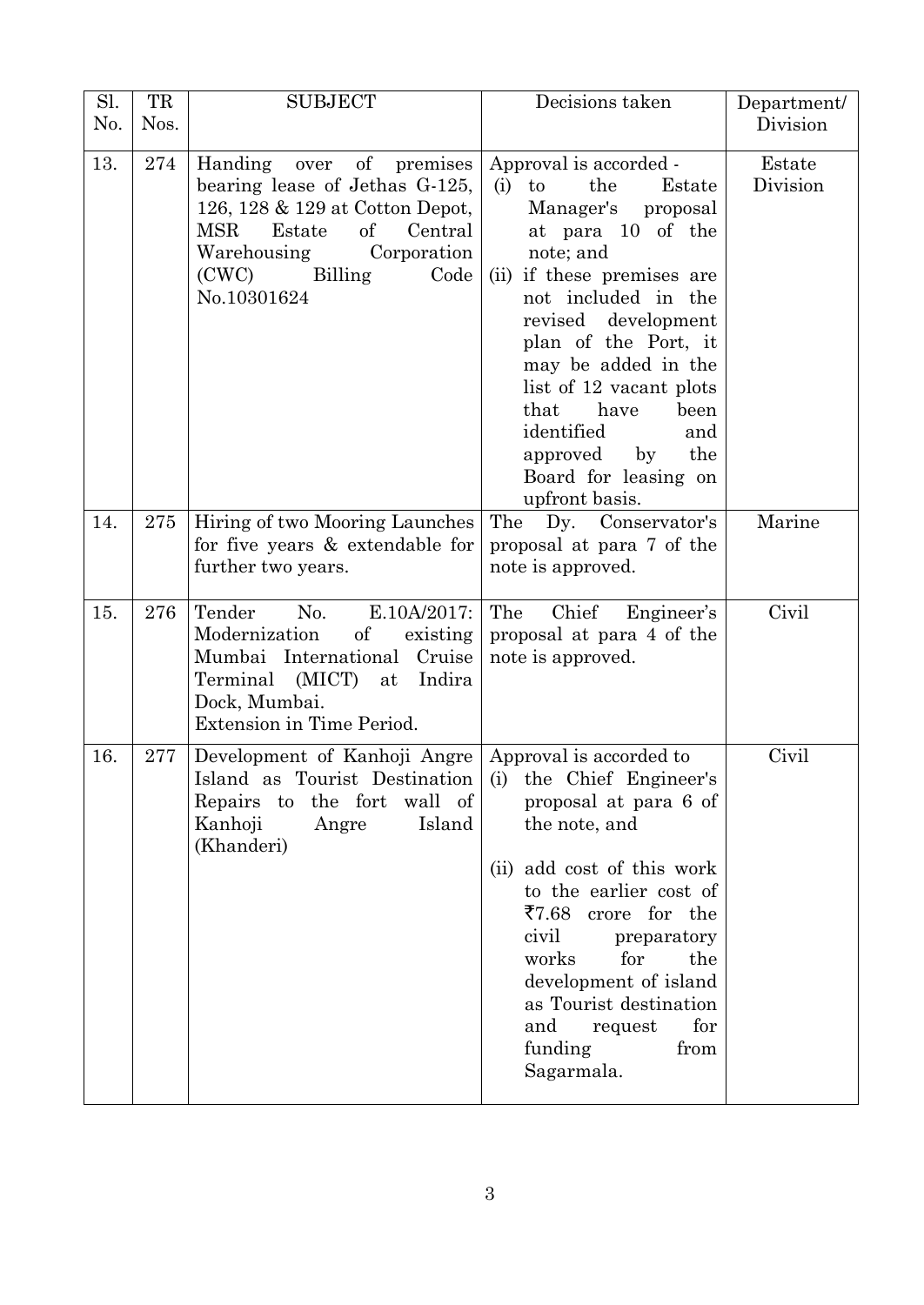| Sl. | TR   | <b>SUBJECT</b>                                                                                                                                                                                        | Decisions taken                                                                                                                                                                                                                                                                                                                                                                                                                                                                                                                                                                                                                                            | Department/        |
|-----|------|-------------------------------------------------------------------------------------------------------------------------------------------------------------------------------------------------------|------------------------------------------------------------------------------------------------------------------------------------------------------------------------------------------------------------------------------------------------------------------------------------------------------------------------------------------------------------------------------------------------------------------------------------------------------------------------------------------------------------------------------------------------------------------------------------------------------------------------------------------------------------|--------------------|
| No. | Nos. |                                                                                                                                                                                                       |                                                                                                                                                                                                                                                                                                                                                                                                                                                                                                                                                                                                                                                            | Division           |
| 17. | 278  | Request for amendment in RRs<br>for promotion to the post of<br>Chief Security Officer by Shri<br>M.M. Sharma, Sr.<br>Security<br>Officer.                                                            | Withdrawn                                                                                                                                                                                                                                                                                                                                                                                                                                                                                                                                                                                                                                                  | <b>GAD</b>         |
| 18. | 279  | Schedule of Employees of the<br>Board as on 1.4.2019.                                                                                                                                                 | The proposal at para 8 of<br>the note is approved.                                                                                                                                                                                                                                                                                                                                                                                                                                                                                                                                                                                                         | <b>GAD</b>         |
| 19. | 280  | Storage facilities for import<br>Gypsum / MOP and other such<br>bulk cargo at Mumbai Port<br>Trust for a period upto 180<br>days.                                                                     | The<br>Traffic Manager's<br>proposal at para 9 of the<br>note is approved.                                                                                                                                                                                                                                                                                                                                                                                                                                                                                                                                                                                 | Traffic            |
| 20. | 281  | premises<br>Office<br>allotted<br>to<br>Seaport Immigration Branch at<br>Gamadia Complex, Old Yellow<br>Gate, ID.                                                                                     | Traffic<br>The<br>Manager's<br>proposal at para 12 of the<br>note is approved.                                                                                                                                                                                                                                                                                                                                                                                                                                                                                                                                                                             | Traffic            |
| 21. | 282  | Allotment of space on leave &<br>basis<br>Municipal<br>license<br>to<br><b>MCGM</b><br>for<br>Commissioner,<br>Public Health Centre at Labour<br>Booking Office, Gaddi Adda<br>Sewree (E), Mumbai-15. | Approval is accorded to -<br>(i) the Estate Manager's<br>proposal at para 9 of<br>the note, and<br>$(ii)$ allotment of 185.80 sq.<br>of<br>mtr.<br>area<br>at<br>Floor<br>of<br>Ground<br>Sewree Booking Office<br>MCGM<br>for<br>11<br>to<br>months on licence fees<br>of $\overline{5}79,898.29$ p.m. as<br>detailed in the Second<br>Option of para 9 (vi)<br>of the Board Note @<br>$\text{\{429.63} per sq. mtr.}$<br>month<br>with<br>per<br>annual escalation of<br>4% every October on<br>the<br>terms<br>and<br>conditions<br>enumerated in para 9<br>of the Board Note<br>with<br>provision<br>of<br>renewal for two terms<br>of 11 months each. | Estate<br>Division |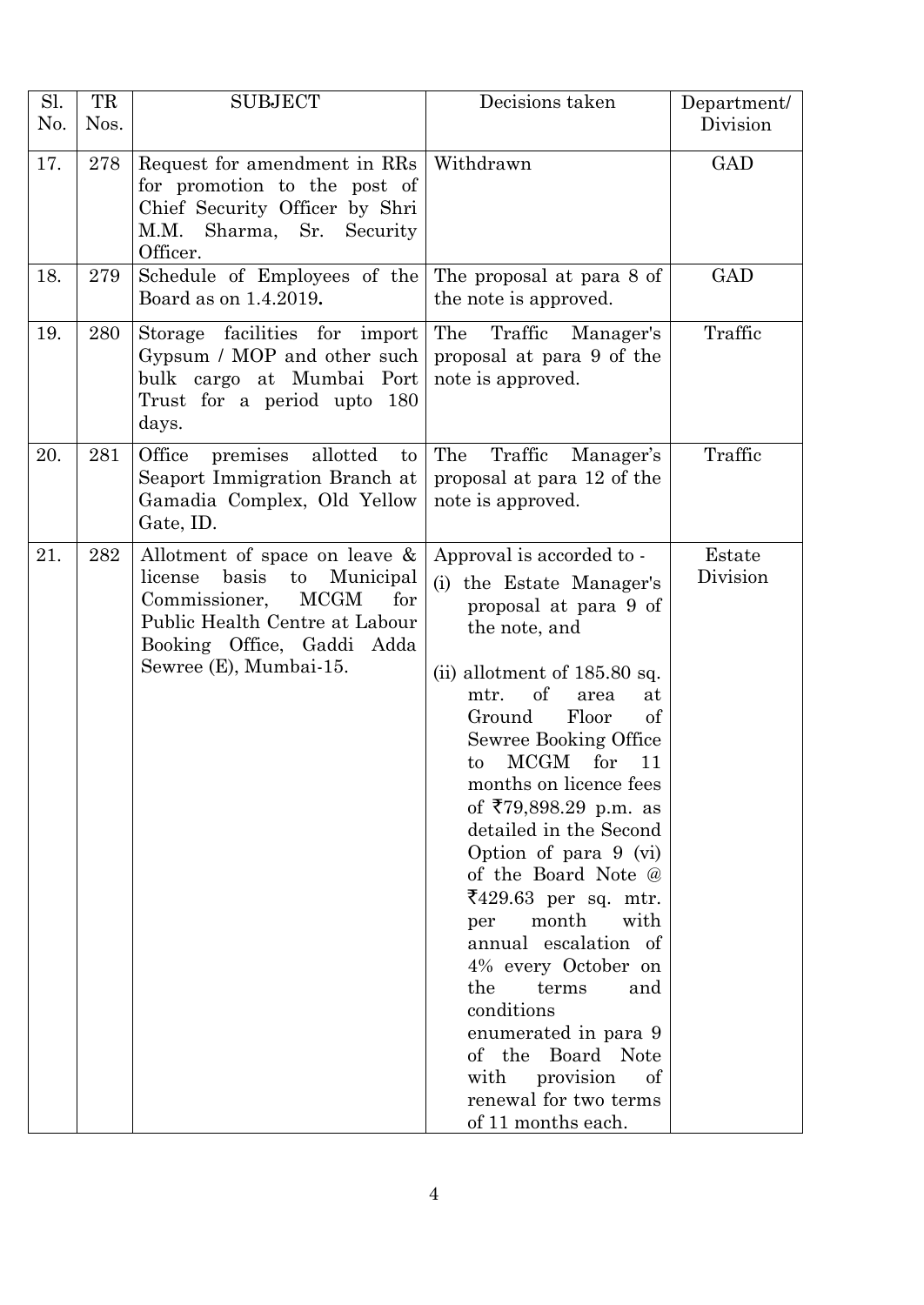| Sl.<br>No. | TR<br>Nos. | <b>SUBJECT</b>                                                                                                                                                                                                      | Decisions taken                                                                                                                                                                                                                                          | Department/<br>Division |
|------------|------------|---------------------------------------------------------------------------------------------------------------------------------------------------------------------------------------------------------------------|----------------------------------------------------------------------------------------------------------------------------------------------------------------------------------------------------------------------------------------------------------|-------------------------|
| 22.        | 283        | Offer from Uttar Pradesh State<br>Yarn Company Ltd. (UPSYCL)<br>One Time Settlement Scheme<br>(OTS) - REVISED OFFER.                                                                                                | Approval is accorded<br>(i)<br>FA&CAO's<br>the<br>to<br>proposal at para 14<br>(i) of the note.<br>A separate proposal<br>(ii)<br>to be brought before<br>the Board as regards<br>proposal<br>at<br>para<br>$14(ii)$ of the note.                        | Finance                 |
| 23.        | 284        | Tender No. DC-03/2019-<br>for<br>hire 2 Nos. Harbour Tugs (50<br>Ton Bollard Pull each) at the<br>risk & cost of TAG Offshore<br>Ltd. - Price Bid negotiation.                                                      | The Deputy Conservator's<br>proposal at para 7 of the<br>note is approved.                                                                                                                                                                               | Marine                  |
| 24.        | 285        | Passenger Launch Service from<br>Ferry Wharf to Mora - Request<br>for extension for erection of<br>ticketing Booth/ kiosk at Ferry<br>Wharf for the year 2019-2020.                                                 | Traffic<br>The<br>Manager's<br>proposal at para 12 of the<br>note is approved.                                                                                                                                                                           | Traffic                 |
| 25.        | 286        | of<br>Levy<br>charges<br>on<br>container/containerized<br>cargo<br>brought by road from other<br>Ports to Mumbai Port for de-<br>stuffing and delivery.                                                             | (i) The Traffic Manager's<br>proposal at para 10 of<br>the note is approved,<br>(ii) Traffic Department to<br>carry out a study to<br>ascertain if giving of<br>higher rebate than the<br>proposed can bring in<br>cargo to the<br>more<br>Port.         | Traffic                 |
| 26.        | 287        | Consideration<br>$\sigma f$<br>valuation<br>report for Plot 61B, Plot 144<br>Plot Bay No.1 of RR 772 at<br>Mazgaon Reclamation Estate. -<br>submitted by Valuer<br>Shri<br>Avinash Pendse.                          | The<br>Estate<br>Manager's<br>proposal at para 7 of the<br>note is approved.                                                                                                                                                                             | Estate<br>Division      |
| 27.        | 288        | Tender No.<br>CE.T.06/2017<br>$\sim$ $-$<br>Resurfacing with Asphaltic<br>materials including Repairing/<br>Replacement<br>of<br>drainage<br>system at various open storage<br>yards and wharves in Indira<br>Dock. | The work at 14 ID should<br>not be deleted from the<br>Scope of Work. Further<br>extension of time to be<br>the<br>given<br>to<br>existing<br>Contractor to<br>complete<br>the work in all respect<br>including at 14 ID under<br>the existing contract. | Civil                   |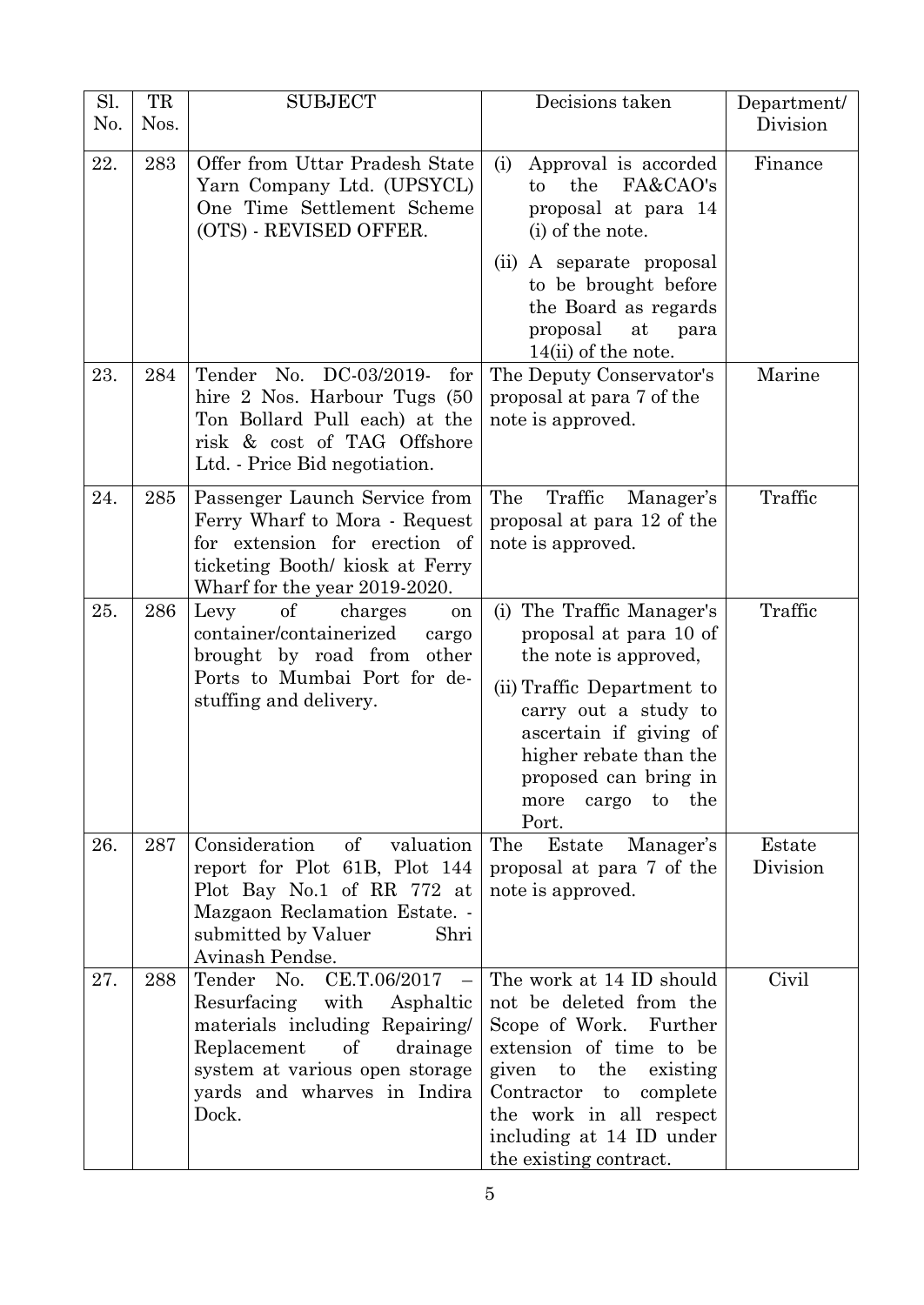| Sl.<br>No. | TR<br>Nos. | <b>SUBJECT</b>                                                                                                                                                                                                                                                                                                                                                                                                                                                                                                                                                                                                                                                                                                                                   | Decisions taken                                                                | Department/<br>Division |
|------------|------------|--------------------------------------------------------------------------------------------------------------------------------------------------------------------------------------------------------------------------------------------------------------------------------------------------------------------------------------------------------------------------------------------------------------------------------------------------------------------------------------------------------------------------------------------------------------------------------------------------------------------------------------------------------------------------------------------------------------------------------------------------|--------------------------------------------------------------------------------|-------------------------|
| 28.        | 289        | Consideration<br>of<br>Valuation<br>Report for Plot No.8, Plot No.<br>281 and RR 2069 of Code<br>No.20701331,<br>20701302,<br>20701140<br>respectively<br>at<br>Mazgaon Reclamation Estate,<br>Mumbai-400010 - submitted by<br>Shri Avinash Pendse, Valuer.                                                                                                                                                                                                                                                                                                                                                                                                                                                                                      | The<br>Estate<br>Manager's<br>proposal at para 7 of the<br>note is approved.   | Estate<br>Divison       |
| 29.        | 290        | Allotment to MMRDA for<br>MTHL project of -<br>MbPT<br>land<br>(i)<br>area<br>admeasuring 1293.53 sq.m.<br>for<br>construction<br>of<br>footprint<br>permanent<br>on<br>basis<br>coterminous<br>lease<br>with the period as approved<br>TR<br>No.213<br>by<br>dated<br>28.11.2019.<br>(ii) MbPT<br>Aerial<br>space<br>admeasuring 2368.31 sq.m.<br>for grant of Way Leave for<br>Construction of RAMP on<br>Special<br>leave<br>way<br>coterminous with the period<br>as approved by TR No.213<br>dated<br>28.11.2019<br>for<br>Construction of RAMP.<br>(iii) MbPT<br>land<br>area<br>admeasuring 6368.86 sq.m.<br>on leave & license basis for<br>months with further<br>11<br>renewal of two terms of 11<br>months each for working<br>space. | The<br>Estate<br>Manager's<br>proposal at para 7 of the<br>note is approved.   | Estate<br>Division      |
| 30         | 291        | Finalization<br>of<br>SOP<br>for<br>Entry/Exit Passes to Cochin<br>Shipyard Ltd. (CSL)<br>Mumbai Ship Repair Unit<br>(CNSRU).                                                                                                                                                                                                                                                                                                                                                                                                                                                                                                                                                                                                                    | The<br>Traffic<br>Manager's<br>proposal at para 10 of the<br>note is approved. | Traffic                 |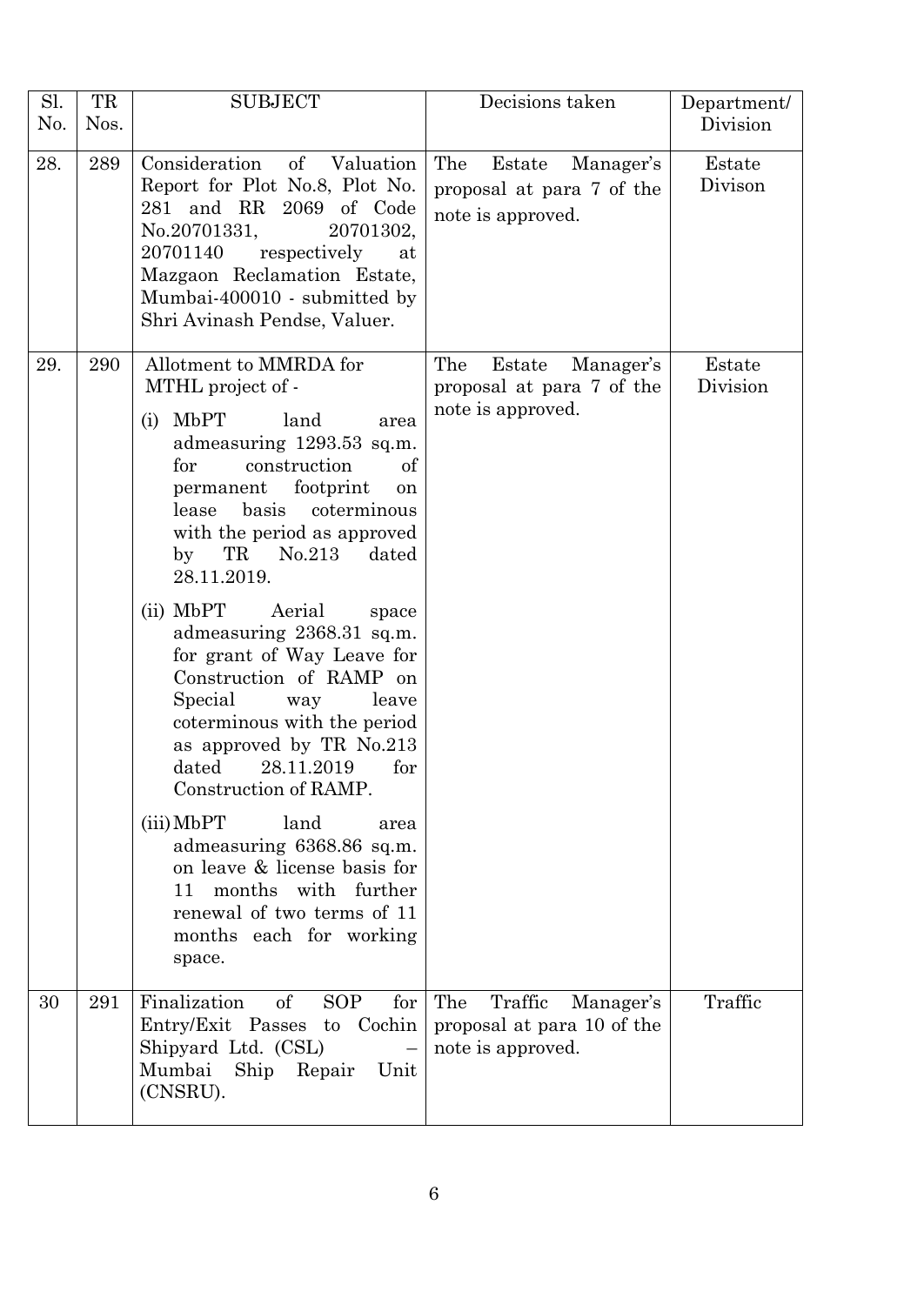| Sl. | TR   | <b>SUBJECT</b>                                                                                                                                                                               | Decisions taken                                                                                                                                                                                                             | Department/ |
|-----|------|----------------------------------------------------------------------------------------------------------------------------------------------------------------------------------------------|-----------------------------------------------------------------------------------------------------------------------------------------------------------------------------------------------------------------------------|-------------|
| No. | Nos. |                                                                                                                                                                                              |                                                                                                                                                                                                                             | Division    |
| 31. | 292  | Action Taken Report on the<br>decisions taken in the Special<br>Board<br>and<br>Board<br>meeting<br>meeting held on 28 <sup>th</sup> November<br>2019.                                       | The Action Taken Reports<br>on the decisions taken in<br>the Special Board meeting<br>and Board meeting held<br>on 28 <sup>th</sup> November 2019<br>approved, reviewed<br>are<br>and taken on record                       | <b>GAD</b>  |
| 32. | 293  | Grant of one year extension to<br>contract<br>(Tender<br>the<br>N <sub>0</sub> .<br>MEED.01/2014)<br>- Providing Tier -I Oil Spill<br>Response (OSR) facilities and<br>services for 5 years. | The Deputy Conservator's<br>proposal at para 5 of the<br>note is approved.                                                                                                                                                  | Marine      |
| 33. | 294  | Techno - Economic Feasibility<br>Study for stationing of aircraft<br>carrier 'Viraat' at Mumbai.                                                                                             | The<br>Dy.<br>Conservator's<br>proposal at para 9 of the<br>note is approved.                                                                                                                                               | Marine      |
| 34. | 295  | Action Taken Report on the<br>decisions taken in the Board<br>meeting held on 27 <sup>th</sup> December<br>2019.                                                                             | The Action Taken Report<br>on the decisions taken in<br>the Board meeting held<br>on 27th December 2019<br>approved, reviewed<br>are<br>and taken on record                                                                 | <b>GAD</b>  |
| 35. | 296  | Rate of Interest charged<br>by<br>MbPT on delayed payments.                                                                                                                                  | Adviser<br>The<br>Financial<br>Chief<br>Accounts<br>and<br>Officer's proposal at para<br>4 of the note is approved.                                                                                                         | Finance     |
| 36. | 297  | Revision of Pay and Allowances<br>Class I & II<br>$\sigma f$<br>Officers<br>of<br>the Major Port Trusts and Dock<br>Labour Boards.                                                           | (i) The<br>FA&CAO's<br>proposal at para 12 of<br>the note is approved,<br>implementation<br>$(ii)$ The<br>of the option to Group<br>- C employees to be<br>considered<br>after<br>examination.                              | Finance     |
| 37. | 298  | Berthing Policy at MbPT                                                                                                                                                                      | Traffic Department<br>to<br>publish and circulate the<br>Berthing Policy amongst<br>Stakeholders<br>Port's<br>objections/<br>inviting<br>suggestions, if any, within<br>15 days and resubmit to<br>Board for consideration. | Traffic     |